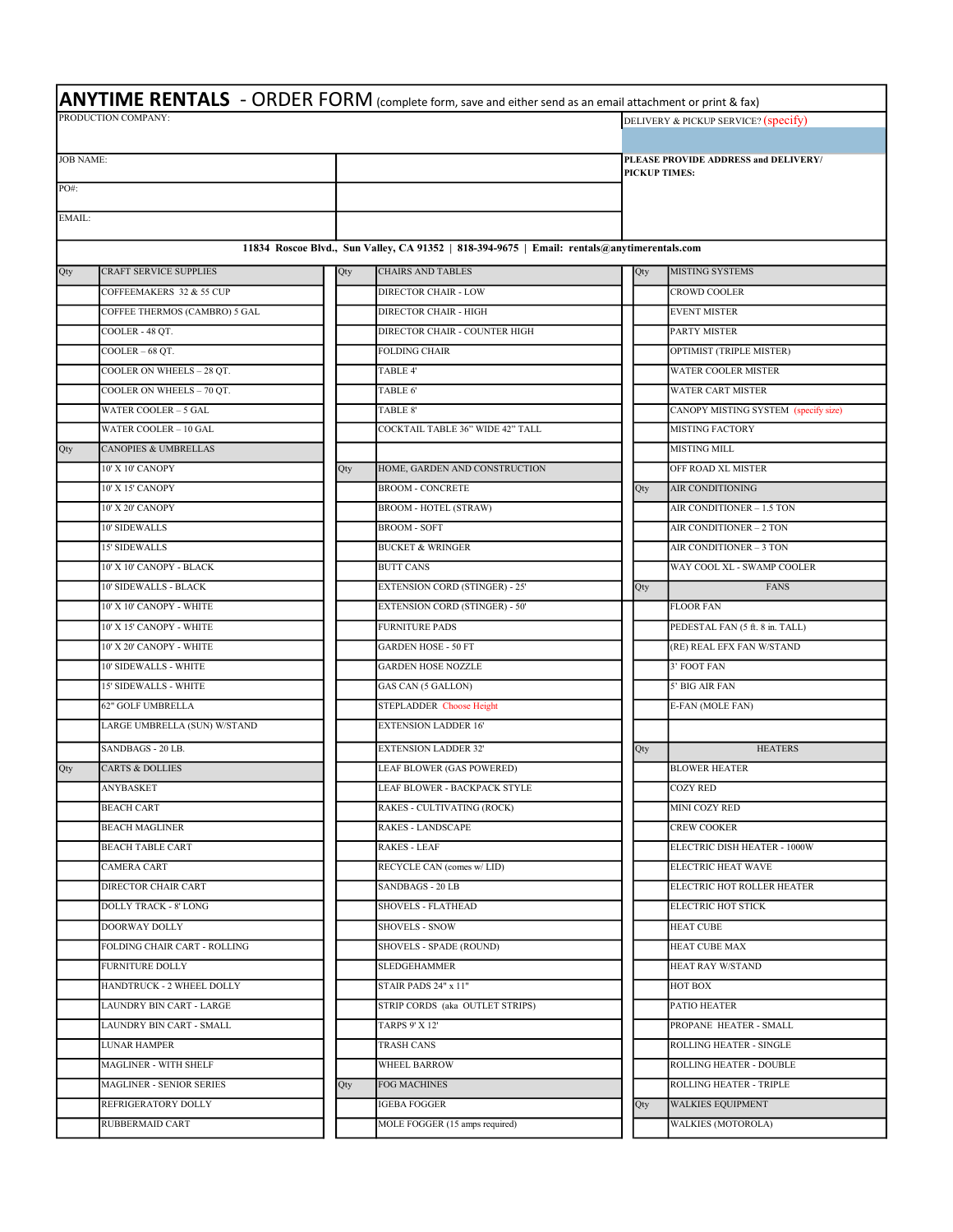|     | SANDBAG/CABLE CART                    |     | ROSCOE FOGGER W/REMOTE (15 amps)           |     | <b>LIGHTWEIGHT HEADSET</b>      |
|-----|---------------------------------------|-----|--------------------------------------------|-----|---------------------------------|
|     | <b>WARDROBE RACK CART</b>             | Qty | <b>GENERATORS</b>                          |     | HALF HELICOPTER HEADSET         |
|     | <b>WESTERN DOLLY</b>                  |     | EU 1000W HONDA GENERATOR - 8 AMPS          |     | HELICOPTER HEADSET              |
| Qty | HANDWASHING EQUIPMENT                 |     | EU 2000W HONDA GENERATOR - 12 AMPS         |     | SURVEILLANCE HEADSET EAR STYLE  |
|     | HANDWASHING STATION                   |     | EU 3000W HONDA GENERATOR - 23 AMPS         |     | SURVEILLANCE HEADSET LAPEL STYI |
|     | HAND SANITIZING STATION               |     | EU 6500W HONDA GENERATOR - 50 AMPS         |     | <b>HAND MICS</b>                |
|     |                                       | Qty | <b>FLOOR COVERINGS</b>                     |     | <b>WALKIE BATTERIES</b>         |
| Qty | <b>LIGHTS</b>                         |     | LOCATION FLOOR MATS - 3'X10'               |     |                                 |
|     | BALLOON LIGHT (INCL. 2000 GENERATOR)  |     | LOCATION FLOOR MATS - 4'X6'                |     |                                 |
|     | BASE CAMP GROUND LIGHT W/STAND        |     | PORT-A-FLOOR                               |     |                                 |
|     | WORKLIGHTS (DOUBLE HEADED w/stand)    |     |                                            |     |                                 |
| Qty | <b>RACKS &amp; SHELVES</b>            | Qty | MAKE UP MIRRORS - TABLE TOP                |     |                                 |
|     | ANYBASKET                             |     | <b>CLASSIC</b>                             |     |                                 |
|     | <b>BUNGIES</b>                        |     | <b>CVA</b>                                 |     |                                 |
|     | CHAIR RACK                            |     | <b>ELITE</b>                               |     |                                 |
|     | <b>GUARD RAIL</b>                     |     | <b>SLIM LINE</b>                           |     |                                 |
|     | LADDER RACK/TRUCK BRACKETS (Set of 2) |     | <b>SPIDER</b>                              |     |                                 |
|     | STATIONARY LAYOUT BOARD RACK          |     | <b>SUITCASE</b>                            |     |                                 |
|     | <b>LUMBER RACK (SET OF 2)</b>         | Qty | <b>MAKE UP TABLES</b>                      |     |                                 |
|     | <b>RATCHET STRAP</b>                  |     | <b>CLASSIC WOOD</b>                        |     |                                 |
|     | TRACK RACK (2 PER SET)                |     | ECO                                        |     |                                 |
|     | <b>TRUCK SHELVES Choose Length</b>    |     | <b>EXECUTIVE</b>                           |     |                                 |
|     | <b>UNIBRACKET</b>                     |     | <b>GLAM</b>                                |     |                                 |
|     | <b>WORKLIGHT RACK</b>                 |     | <b>GLOW</b>                                |     |                                 |
|     | <b>CHAIR RACK</b>                     |     | PETITE GLAM                                |     | $\lambda$                       |
|     | <b>GUARD RAIL</b>                     |     | PREMIERE (BLACK OR SILVER)                 |     |                                 |
|     | LADDER RACK/TRUCK BRACKETS (Set of 2) |     | RETRO (BLACK, GOLD, WHITE)                 |     |                                 |
| Qty | SPECIALTY ITEMS                       |     | <b>SLIM LINE (BLACK OR WHITE)</b>          |     |                                 |
|     | <b>BULLHORN</b>                       | Qty | CHAIRS FOR HAIR/MAKE UP                    |     |                                 |
|     | GO JACKS (SET OF 4 W/ROLLING CART)    |     | <b>BARBER CHAIR</b>                        |     |                                 |
|     | <b>MILKCRATES</b>                     |     | DIRECTOR CHAIRS (BLACK, WHITE OR STANDARD) |     |                                 |
|     | STANCHIONS (ELASTIC & POLE)           |     | <b>HYDRAULIC BAR STOOL</b>                 |     |                                 |
|     | <b>STANCHIONS (VELVET ROPE)</b>       |     | HYDRAULIC STYLIST CHAIR (BLACK OR WHITE)   |     |                                 |
|     |                                       |     |                                            |     |                                 |
|     |                                       |     |                                            |     |                                 |
|     |                                       |     |                                            |     |                                 |
|     |                                       |     |                                            |     |                                 |
|     |                                       |     |                                            |     |                                 |
| QTY | <b>STUNT PADS</b>                     |     |                                            |     |                                 |
|     | STUNT PADS (4' X 6' X 4")             |     |                                            |     |                                 |
|     | STUNT PADS (4' X 8 X 8")              |     |                                            |     |                                 |
|     | STUNT PADS (5' X 8' X 12")            |     |                                            |     |                                 |
|     | STUNT PADS (5' X 8' X 24")            |     |                                            |     |                                 |
|     | STUNT PADS (5'X10'X2") TUMBLE MAT     |     |                                            |     |                                 |
| Qty | TRAFFIC & SAFETY                      |     |                                            |     |                                 |
|     | <b>BARRICADES (LIGHTS / NO</b><br>Yes |     |                                            | Qty | Enter Items Not on Order Form   |
|     | <b>CABLE CROSSOVERS</b>               | Qty | <b>WARDROBE</b>                            |     |                                 |
|     | DELINEATORS with BASE                 |     | FULL LENGTH MIRROR - CLASSIC               |     |                                 |
|     | FIRST-AID KIT for 50 PEOPLE           |     | FULL LENGTH MIRROR - PREMIERE              |     |                                 |
|     | FIRST-AID KIT for 100 PEOPLE          |     | HANGERS - COMBO, SHIRT, PANT               |     |                                 |
|     | FIRE EXTINGUISHER w/CERT (SMALL)      |     | <b>IRON</b>                                |     |                                 |
|     | FIRE EXTINGUISHER w/CERT (LARGE)      |     | <b>IRONING BOARD</b>                       |     |                                 |
|     | <b>FLASHLIGHT</b>                     |     | PARTITION DIVIDER (PRIVACY)                |     |                                 |
|     |                                       |     |                                            |     |                                 |

| ROSCOE FOGGER W/REMOTE (15 amps)                              | LIGHTWEIGHT HEADSET                  |
|---------------------------------------------------------------|--------------------------------------|
| <b>GENERATORS</b>                                             | HALF HELICOPTER HEADSET              |
| EU 1000W HONDA GENERATOR - 8 AMPS                             | HELICOPTER HEADSET                   |
| EU 2000W HONDA GENERATOR - 12 AMPS                            | SURVEILLANCE HEADSET EAR STYLE       |
| EU 3000W HONDA GENERATOR - 23 AMPS                            | SURVEILLANCE HEADSET LAPEL STYLE     |
| EU 6500W HONDA GENERATOR - 50 AMPS                            | <b>HAND MICS</b>                     |
| <b>FLOOR COVERINGS</b>                                        | <b>WALKIE BATTERIES</b>              |
| LOCATION FLOOR MATS - 3'X10'                                  |                                      |
| LOCATION FLOOR MATS - 4'X6'                                   |                                      |
| PORT-A-FLOOR                                                  |                                      |
|                                                               |                                      |
| MAKE UP MIRRORS – TABLE TOP                                   |                                      |
| CLASSIC                                                       |                                      |
| CVA                                                           |                                      |
| <b>ELITE</b>                                                  |                                      |
| <b>SLIM LINE</b>                                              |                                      |
| <b>SPIDER</b>                                                 |                                      |
| <b>SUITCASE</b>                                               |                                      |
| MAKE UP TABLES                                                |                                      |
| <b>CLASSIC WOOD</b>                                           |                                      |
| ECO                                                           |                                      |
| <b>EXECUTIVE</b>                                              |                                      |
| <b>GLAM</b>                                                   |                                      |
| GLOW                                                          |                                      |
| PETITE GLAM                                                   | $\lambda$                            |
| PREMIERE (BLACK OR SILVER)                                    |                                      |
| RETRO (BLACK, GOLD, WHITE)                                    |                                      |
| SLIM LINE (BLACK OR WHITE)                                    |                                      |
| CHAIRS FOR HAIR/MAKE UP                                       |                                      |
| <b>BARBER CHAIR</b>                                           |                                      |
| DIRECTOR CHAIRS (BLACK, WHITE OR STANDARD)                    |                                      |
|                                                               |                                      |
| HYDRAULIC BAR STOOL                                           |                                      |
| HYDRAULIC STYLIST CHAIR (BLACK OR WHITE)                      |                                      |
|                                                               |                                      |
|                                                               |                                      |
|                                                               |                                      |
|                                                               |                                      |
|                                                               |                                      |
|                                                               |                                      |
|                                                               |                                      |
|                                                               |                                      |
|                                                               |                                      |
|                                                               |                                      |
|                                                               |                                      |
|                                                               |                                      |
|                                                               |                                      |
|                                                               | Enter Items Not on Order Form<br>Qty |
| WARDROBE                                                      |                                      |
|                                                               |                                      |
| FULL LENGTH MIRROR - CLASSIC<br>FULL LENGTH MIRROR - PREMIERE |                                      |
| HANGERS - COMBO, SHIRT, PANT                                  |                                      |
| <b>IRON</b>                                                   |                                      |
| <b>IRONING BOARD</b>                                          |                                      |